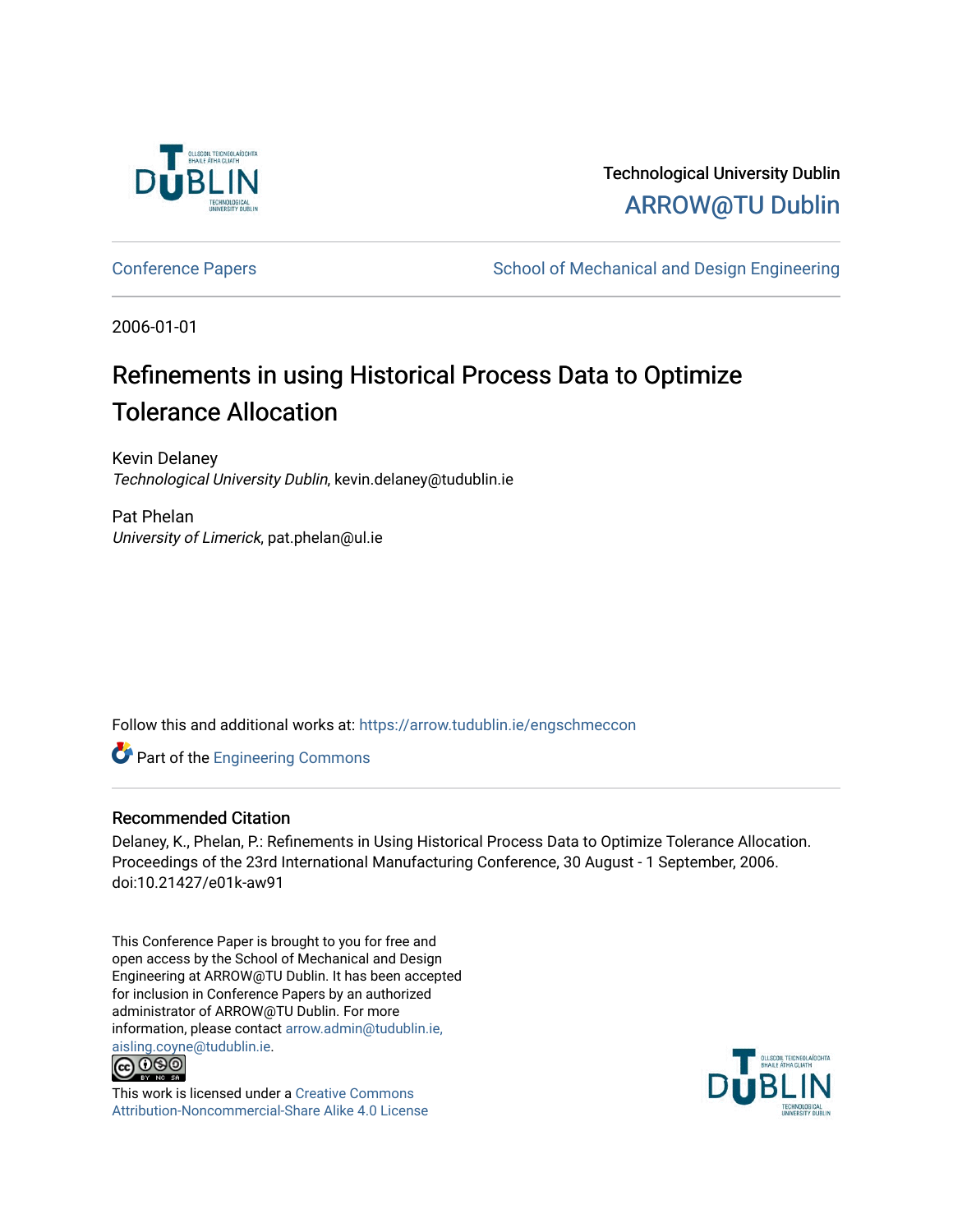### **Refinements in using historical process data to optimize tolerance allocation**

K.D. Delaney<sup>1</sup>, P. Phelan<sup>1</sup>

1. Manufacturing and Operations, University of Limerick, Ireland.

#### **ABSTRACT**

Tolerance allocation for new products calls for experience and judgment. Whenever products are manufactured using production processes that are similar to existing products it is likely that the trend in production tolerances for both the new and existing products will be similar. It must be assumed that there have been no improvements to the tooling, modifications to the machines being used, or a change in process stability. The data employed to understand and exploit these trends is commonly referred to as process capability data and it is stored in a Process Capability DataBase (PCDB). There are several challenges to be addressed when creating a truly useful PCDB. A useful PCDB is of great benefit to companies because it helps them to reduce time to market by getting things "right first time" and eliminating a trial and error approach to tolerance allocation.

A simple example to illustrate how a PCDB can be used to evaluate the capability of a design is presented and this shows how process capability data can be used as an integral part of the design process. The paper builds upon an experimental PCDB and describes the authors' continuing experiences in creating a PCDB for use by a multinational company that manufactures electromechanical devices. The authors' work in developing strategies on what data to include in a PCDB and prioritizing the geometry list to be used for data entry to make it as useful as possible is described. The method of indexing data in a PCDB for efficient retrieval by design engineers is explained. By correctly using a PCDB a product designer can more easily predict whether a tolerance is achievable or not based on historical process capability information.

#### **KEYWORDS**

Process Capability DataBase (PCDB)

#### **1. BACKGROUND**

Manufacturing companies make a profit by giving customers the product that they really want or need. A model to describe the gaps between a customer's "ideal" product and the actual product delivered by the supplier has been proposed by Delaney et al [1]. This model highlighted tolerance allocation as a contributor to this gap. Tolerance allocation for new products calls for experience and judgment. Designers can often face difficulty in assigning tolerances unless they are familiar with the capability of the process being used or unless they can get the knowledge from another source such as a process expert. The authors are currently developing a tool to help connector designers improve tolerance allocation.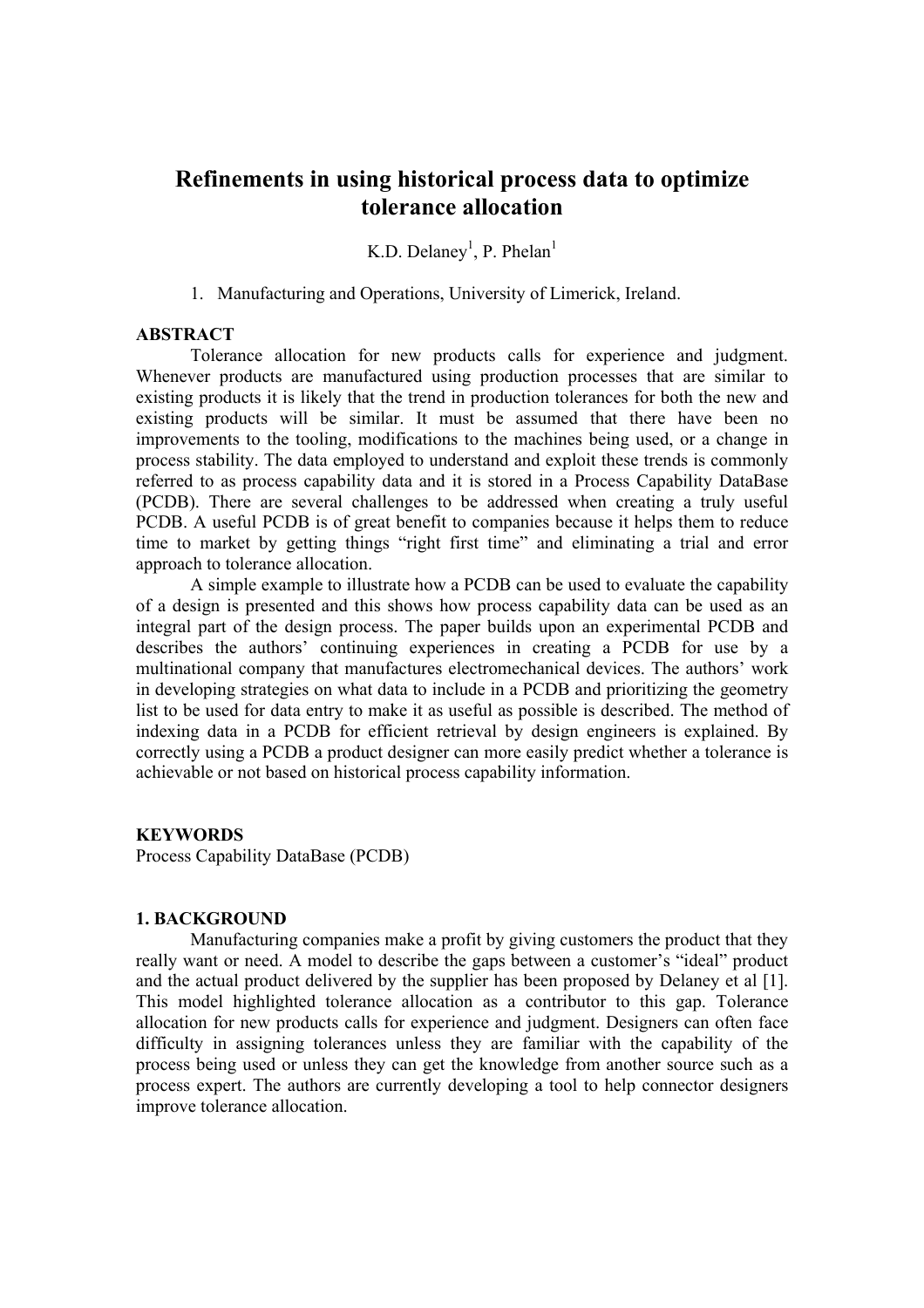A connector is an electromechanical component that facilitates electrical contact by mechanical means to create a force between the two halves of the connector. Figure 1 shows a typical connector profile used in a mobile phone to connect the phone battery to the main printed circuit board (PCB). The solder foot, which will be soldered to the PCB, can be seen in addition to the curved radius that forms a removable mating interface with a battery. The housing (insulating dielectric) that holds the terminals in position and supports them can be clearly seen. A common connector configuration is where several such terminals are inserted into such a dielectric and soldered to the PCB.



*Figure 1: showing a generic connector terminal. The total height of the connector, normally specified by and critical to the customer, is clearly indicated.* 

A common customer requirement is to specify the overall height of the connector from the bottom of the solder foot to the highest point that will first make contact with the battery. In addition customers may specify a tolerance and a process capability value to be achieved. To eliminate a "trial and error" approach to connector development designers endeavor to ensure that their design is capable of meeting such requirements prior to producing any physical parts. The steps that a designer could follow in designing a connector are:

- 1) The designer could look at the concept system and use his/her judgment to separate the full assembly into constituent repeating geometries. Figure 2 shows one possible break-up of the example geometry into basic components. Since the dielectric does not directly affect the overall height it can be ignored for the purposes of this analysis.
- 2) Using the additive law of variances the engineer can calculate the *predicted* variance/standard deviation for the overall system if the values for  $\sigma_{h1}$  and  $\sigma_{h2}$  are known.

$$
\sigma_{h_{total}}^{2} = \sigma_{h_{1}}^{2} + \sigma_{h_{2}}^{2}
$$
 (1)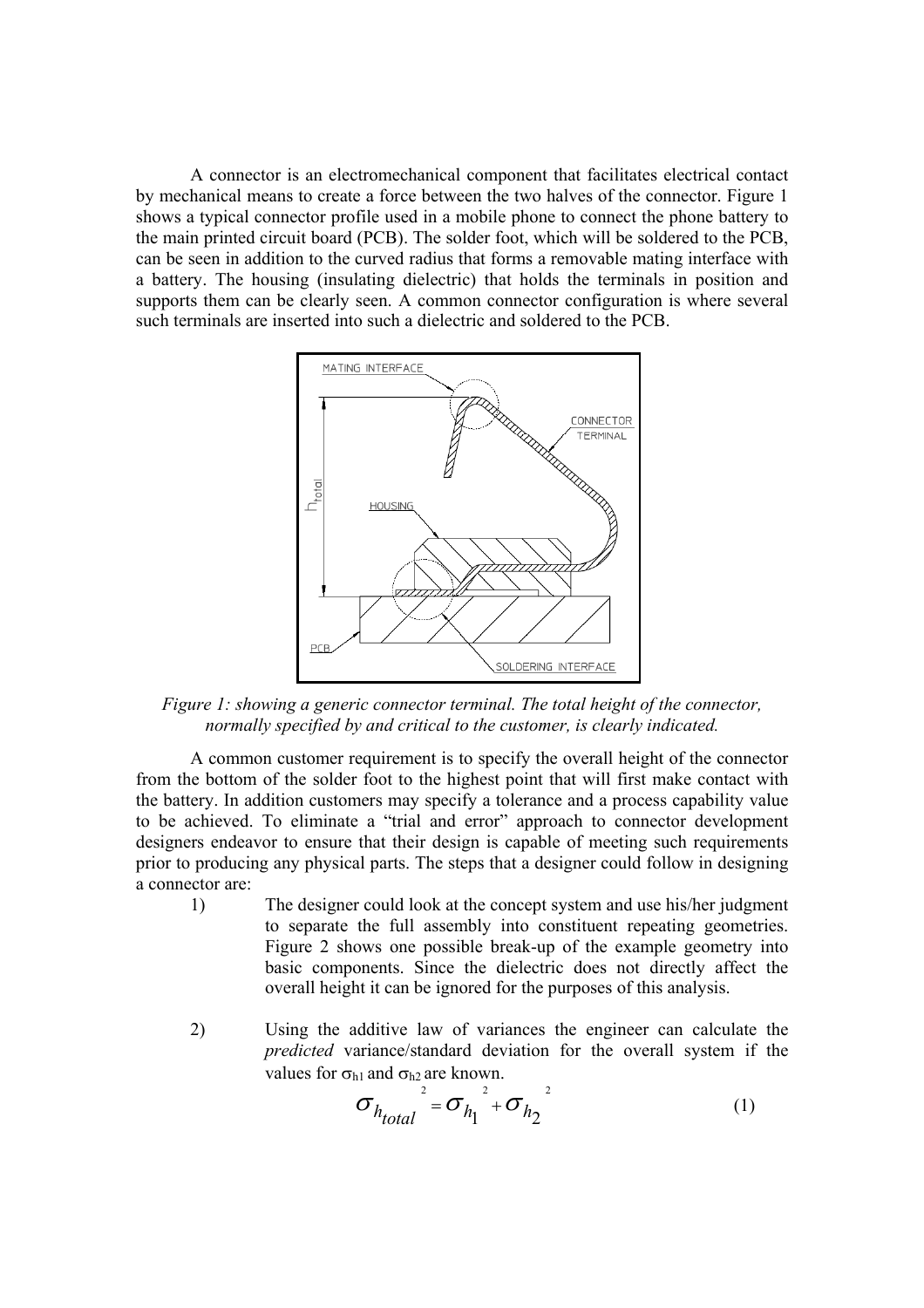

*Figure 2: showing the terminal from Figure 2 separated into the 2 basic geometries that it comprises of.* 

3) This predicted value for the system standard variation can be used to predict the capability value based on the tolerance band requested by the customer.

$$
C_{pk} = \frac{\Delta T}{6\sigma_{h_{total}}}
$$
 (2)

Where:  $\sigma_{h_{\text{total}}}$  = standard deviation for the overall terminal height ∆*T* = Total Tolerance band (Given by the customer)

In situations where the predicted capability value does not meet the customer's requirements the designer may have to look at different geometries/materials that might improve the overall design capability. Alternatively the customer may ask what tolerance can achieve a specific capability index and this can be calculated by re-arranging equation (2). To use this system engineers must have access to consistent and realistic data values for  $\sigma_{h1}$  and  $\sigma_{h2}$ . Such information may be available from process experts with sufficient experience in manufacturing.

The authors are currently studying how real inspection data, recorded as inprocess manufacturing checks, can be used to form a database of such manufacturing information. The objective is to present the data in the form of a Process Capability DataBase (PCDB). A PCDB is of great benefit to companies because it helps them to reduce time to market by getting product design "right first time". It does this by giving inexperienced designers the opportunity to capitalise from parts produced in the past.

In addition to being used by design engineers to help with tolerance allocation a PCDB can be useful to several other groups in a company. Data could be used by management to rate a manufacturing facility or by quality engineers to understand where to focus process improvement efforts. Where data is available from suppliers sourcing groups could use this information to compare suppliers. This is one reason why suppliers tend to be very cautious in sharing their capability data with customers. Such process capability information stored in a PCDB can also be used to validate tolerances during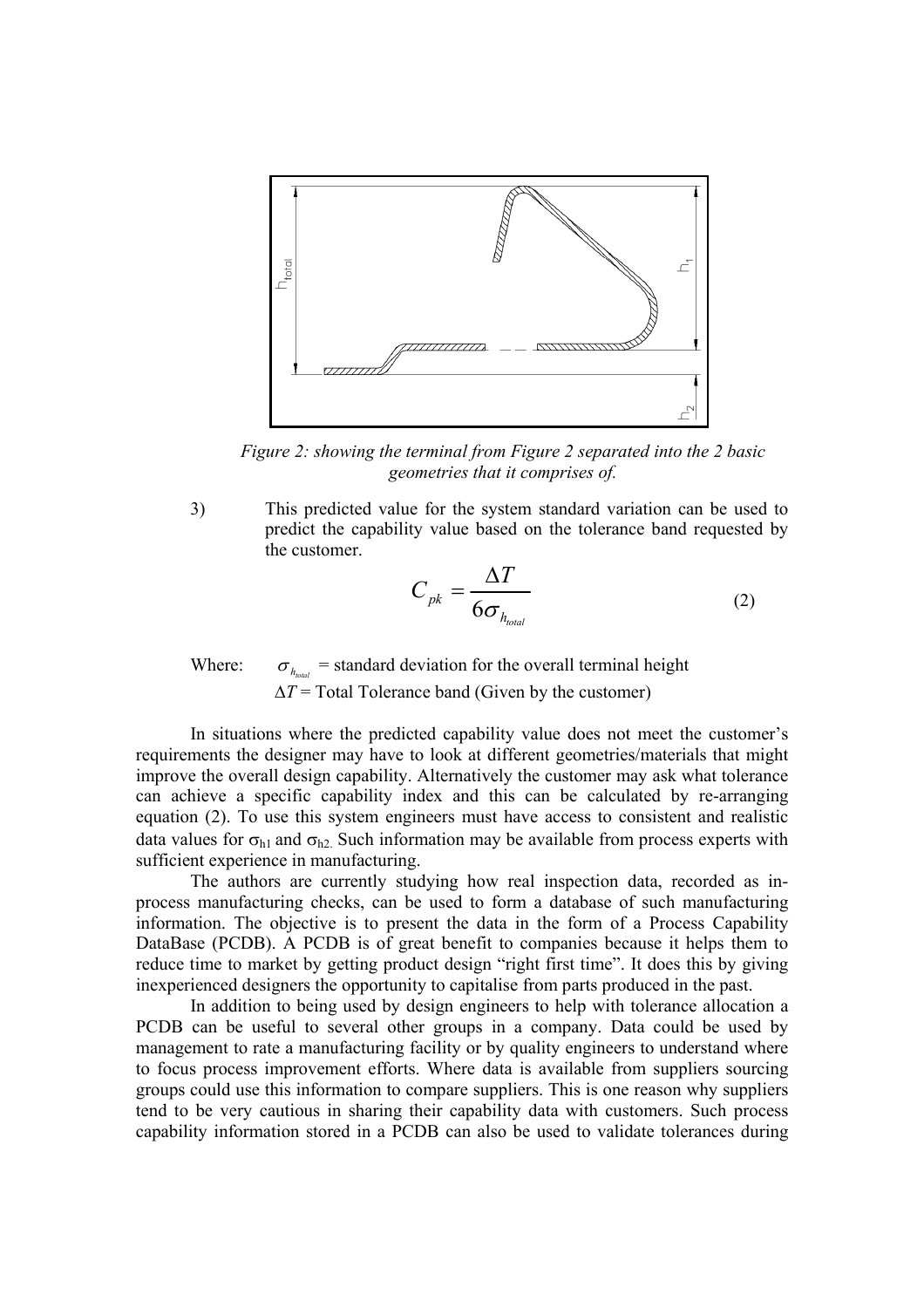process qualification. The authors' initial experience based on the experimental PCDB software developed by Kern and Thornton [2] has been previously described [3].

This paper describes the authors' continuing experiences in creating a PCDB and populating it with existing production data for use by design engineers from a multinational company that manufactures electromechanical devices. This relates to what data to include in a PCDB and prioritizing the data entry in addition to how the data should be analysed and presented to users. By correctly using a PCDB which contains the right information a product designer can more easily understand whether a tolerance is achievable or not based on historical process capability information.

#### **2. POPULATING THE PCDB**

Data was selected from a number of geometries. Dimensional data measured at constant time intervals was analysed for a number of batches. The number of components produced in each batch varied between 100,000 and 10,000,000 approximately. The following sections will describe how the data was analysed and presented. The first will describe how the geometries were prioritised.

#### **2.1 PRIORITIZING GEOMETRIES TO BE INCLUDED**

In conjunction with company management the authors made a decision to focus improvement efforts on the stamping and forming process where it is believed that maximum benefit can be achieved. This is backed up by data relating to the frequency of design iterations after the part is in mass production in addition to previous internal company studies. The procedure outlined in the introduction shows how design engineers can split the total system geometry into fundamental repeating geometries and such a list is needed when creating a PCDB.

Several products being produced by the company for at least 3-5 years were studied and the repeating geometries and materials listed. These are high-volume connectors used in consumer products. They have been optimized during their years in production and would be considered to be world class when compared to both internal and external data available to the company. This is important since the process should be running close to acceptance limits for maximum benefit to be derived from the resulting data. The criteria used by the authors when selecting geometries for consideration were:

- 1) The geometry must be re-occurring in multiple projects;
- 2) The geometry must be produced from a material that will be used long-term;
- 3) The process must be qualified (the process must be capable and stable);
- 4) Must be a process where PCDB information will be useful to designers;

To prioritize the geometries to be included a survey was conducted within the company. Those involved included three senior design engineers, two tool designers and two quality engineers. Their responses used to prioritize the geometries and materials for which data should be entered into the PCDB. Once the geometries were chosen the related data values needed to be filtered and added into the PCDB.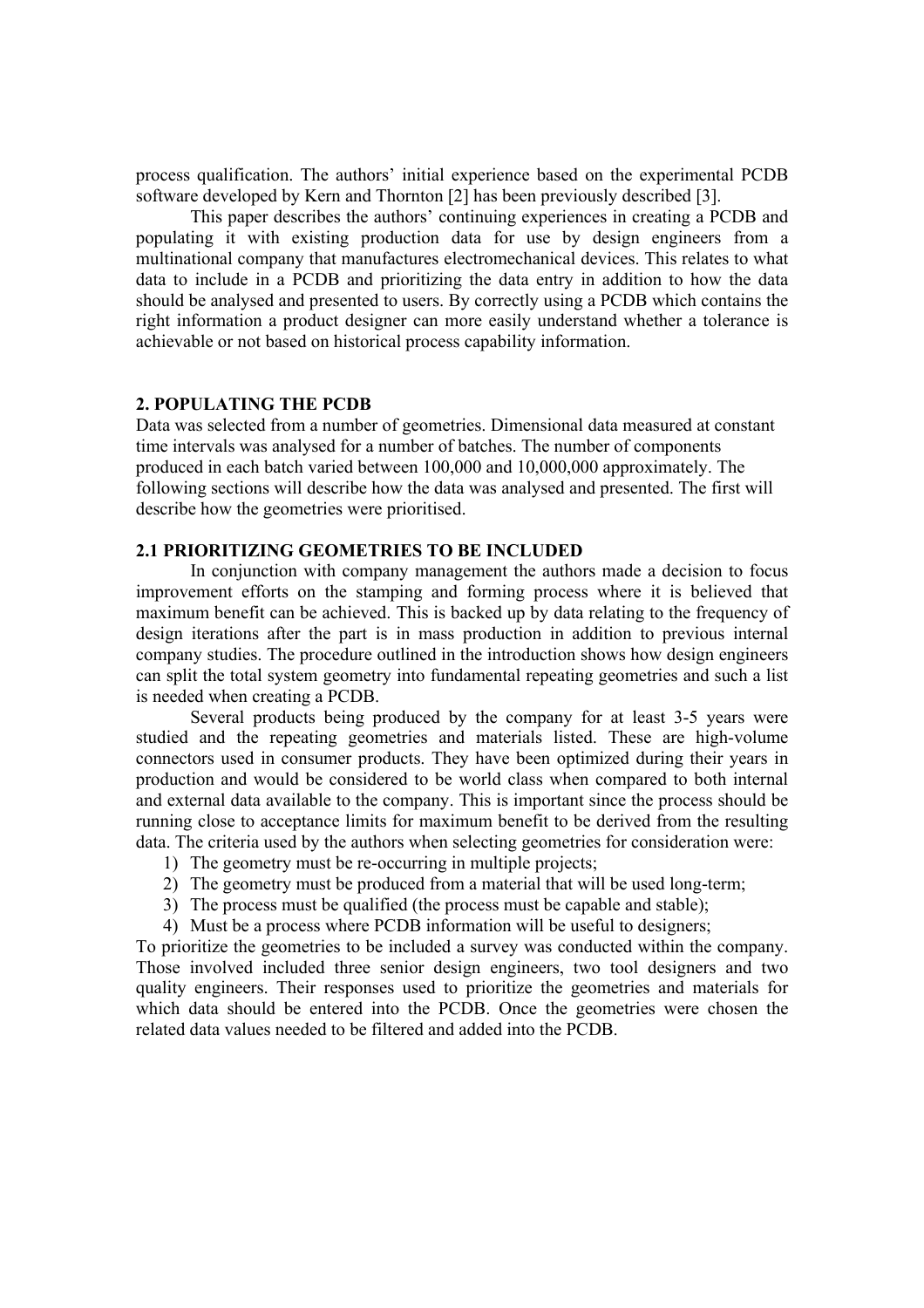#### **2.2 DATA INTEGRITY**

The data available for populating the PCDB is that recorded as part of in-process dimensional quality checks during production. This data is recorded at the start of production and thereafter at constant time-intervals. The authors have identified a number of potential error sources and these are:

- Operator error
- Measurement gauge error
- Environmental changes
- Round-off errors
- Not measuring the correct features
- Incomplete tooling/design change history

These potential sources of error were reviewed and the authors believe that their effect will be negligible based on the following rationale:

- Operators are trained in accordance with company standards to ensure consistency. It is assumed that there is no variation between the results that would be reported by several trained operators after measuring the same part.
- All gauges that are used to measure parts must pass a gauge qualification process to ensure that it is both reliable and repeatable.
- The stamping presses are enclosed within sound booths they remain at a relatively constant temperature the effects of temperature changes and/or associated lubrication/tooling changes are believed to be negligible.
- Round-off errors are assumed to be negligible.
- Data is measured using a programmed microscope. As long as the correct program is selected and the operator follows the correct procedures there is a very small possibility of not measuring the correct features.
- Engineering change history is documented in accordance with quality policies and are available for review and cross-reference with each part number.

#### **2.3 DISPLAYING PCDB DATA**

We have seen how the data for the PCDB was based on a number of measurements from production batches of different geometries. This data was loaded into a Microsoft Excel spreadsheet with a filter-down system to search the various fields in the PCDB. It is expected that a future implementation would see the data being available through the company intranet using a web browser. Different access levels may be available for design engineers, process engineers, sourcing or management depending upon what data they are trying to retrieve.

| <b>Process</b> | <b>Material</b> | Geometry ⊪       | Plant    |  |
|----------------|-----------------|------------------|----------|--|
| Stamping       | Phosphor Bronze | <b>I</b> Hole    | Cork     |  |
| $\cdots$       | Stainless steel | Step form        | Paris    |  |
|                | Brass           | Right angle form | Detroit  |  |
|                | Copper          | C-shape form     | Shanghai |  |
|                | $\cdots$        | $\cdots$         | $\cdots$ |  |

*Table 1: this shows some of the indexing fields being used by the authors for the trial PCDB. The plant field is shown for reference only.*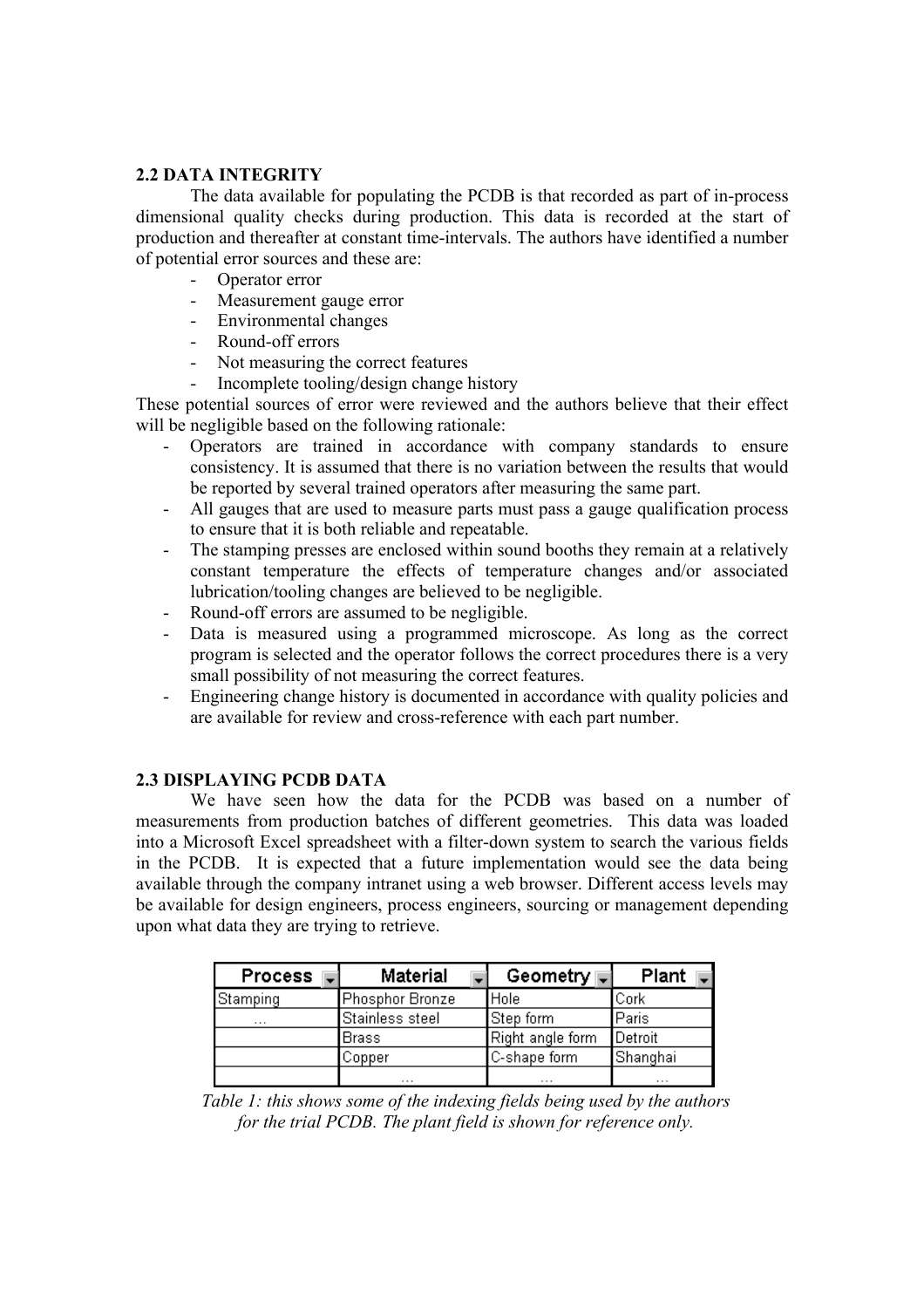A PCDB user will select their desired combination of process/material/geometry/plant and retrieve data based on this. Several interfaces in the literature present the resulting data as a point value. Examples include the PCDB developed by Kern and Thornton [2] and that proposed by Bauer [4]. The authors have decided to present their capability data in the form of a Process Capability Map similar to that proposed by Booker et al [5]. The next section describes how the authors are analysing historical process data and presenting it graphically to design engineers.

#### **3. ANALYSIS OF THE DATA**

The initial filtering method used by the authors to eliminate outliers from the data has been previously described [3]. This described how single outliers were eliminated when they could be attributed to special cause variation but when more than one data point is outside or drifting towards the specification limits common cause variation is likely and the outlier data points cannot be ignored.

Table 2 shows data for the  $\sigma_{h1}$  dimension from the connector terminal shown in Figure 2. The average value of measurments from each batch and their standard deviation (relative to the design nominal) was calculated as shown in the right-hand columns.

| Factory<br>order# |          |          |          | Data value Data value Data value Data value | .        | Factory<br>order<br>average | Factory<br>order<br>Sigma |
|-------------------|----------|----------|----------|---------------------------------------------|----------|-----------------------------|---------------------------|
|                   | 3.900    | 3.961    | 3.994    | 3.973                                       |          | 3.855                       | 0.0238                    |
|                   |          |          |          |                                             | $\cdot$  |                             |                           |
| 2                 | 4.015    | 4.042    | 3.984    | 4.026                                       | $\cdots$ | 3.96                        | 0.0424                    |
| 3                 | 3.954    | 3.997    | 3.936    | 3.964                                       | .        | 4.003                       | 0.0171                    |
| 4                 | 3.873    | 3.885    | 3.837    | 3.845                                       | .        | 3.973                       | 0.0206                    |
| $\cdots$          | $\cdots$ | $\cdots$ | $\cdots$ | $\cdots$                                    | .        | $\cdot$                     | $\cdots$                  |

*Table 2: showing the calculations performed on the data after initial filtering* 

This data for several  $h_i$  values was plotted as shown in Figure 3. All  $h_i$  were of a different physical size but produced from the same material by the same process over a similar time period. Such data shows a design engineer the spread of various contact heights over time.



*Figure 3: showing*  $σ_{h1}$  *and average values from several different batches for 4 different* **h**<sub>1</sub> *target values*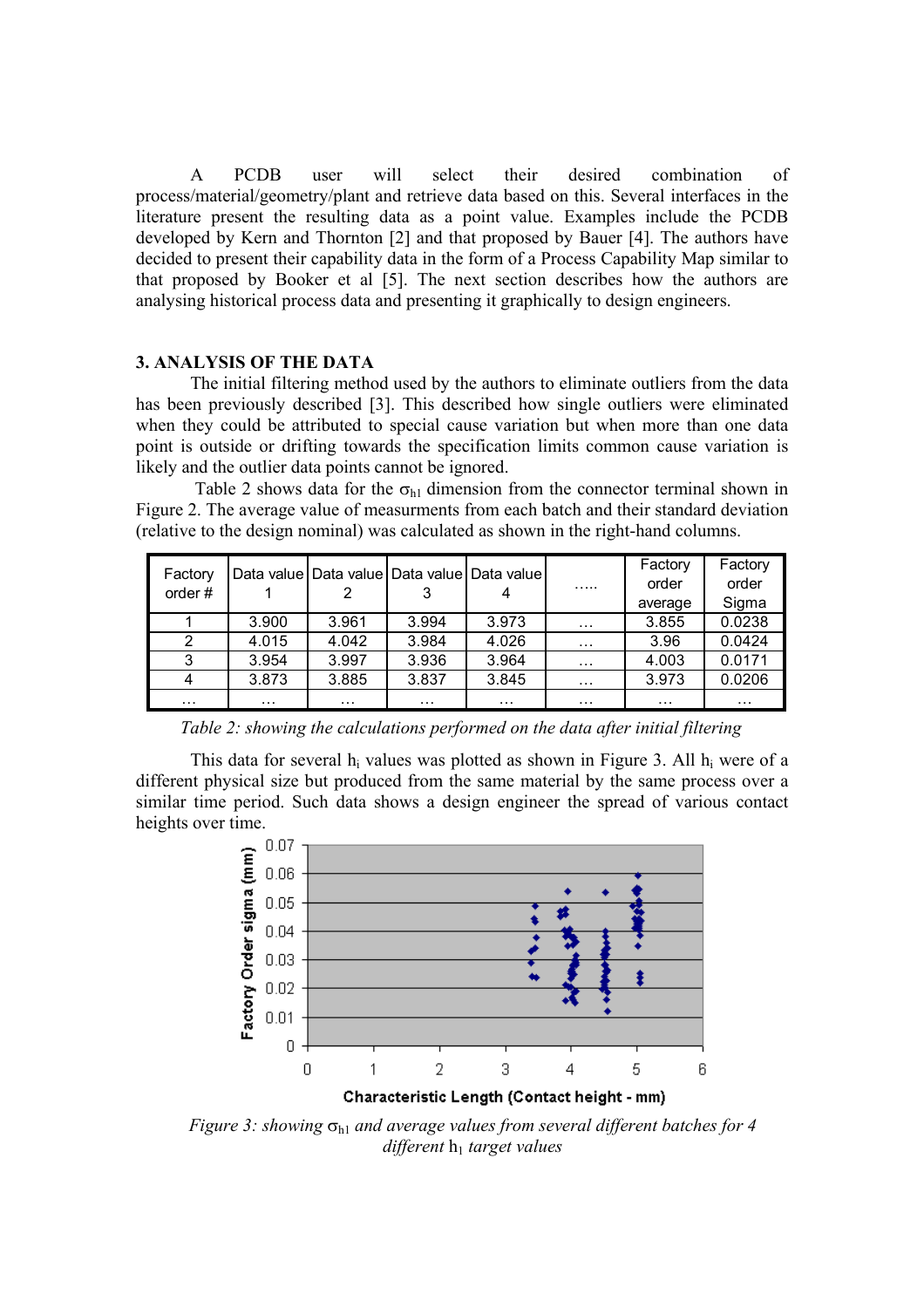Using this data regions can be created where the process will be "capable" and where it will not be capable based on equation (2). Such regions for  $C_{pk} > 2$  is shown in Figure 4. Some companies may be prepared to accept  $C_{pk}$  values less than 2 based on their individual requirements. Design engineers can read the relevant tolerance values from the vertical axis of the graph and assign  $(+/-)$  this tolerance to their products. Since these tolerances are based on historical data the engineers will have a high level of confidence that these values will be achieveable in the future assuming that the process is stable.



*Figure 4: showing the data from Figure 4 scaled for several capability ratios. The areas where*  $C_{pk}$  *is > and < 2 is clearly indicated.* 

Strictly speaking the data will be valid only for the specific characteristic lengths originally measured. However presenting the data in graphical form allows the user to gain an increased understanding of the variation range that could be expected during mass production and allows some engineering discretion regarding interpolation between data points.

#### **4. CONCLUDING REMARKS**

Section 1 outlined the process that a design engineer might follow when designing a connector terminal. Sections 2 and 3 described how the authors populated the PCDB and analyzed data in addition to showing the method used to graphically present the data to users. Important points to consider when creating a PCDB are:

- 1. The geometries included must be the most useful for future designs.
- 2. Potential sources of error in the data must be identified and the data stored in the PCDB must be reliable.
- 3. PCDB data must be searchable with an easy to use interface.
- 4. The authors decided to display data graphically.

One aspect not addressed was how data in the PCDB should be updated. Since the process is assumed to be stable it is unlikely that the data for a given entry in the PCDB will need to be modified frequently. A fully automatic system could be technically